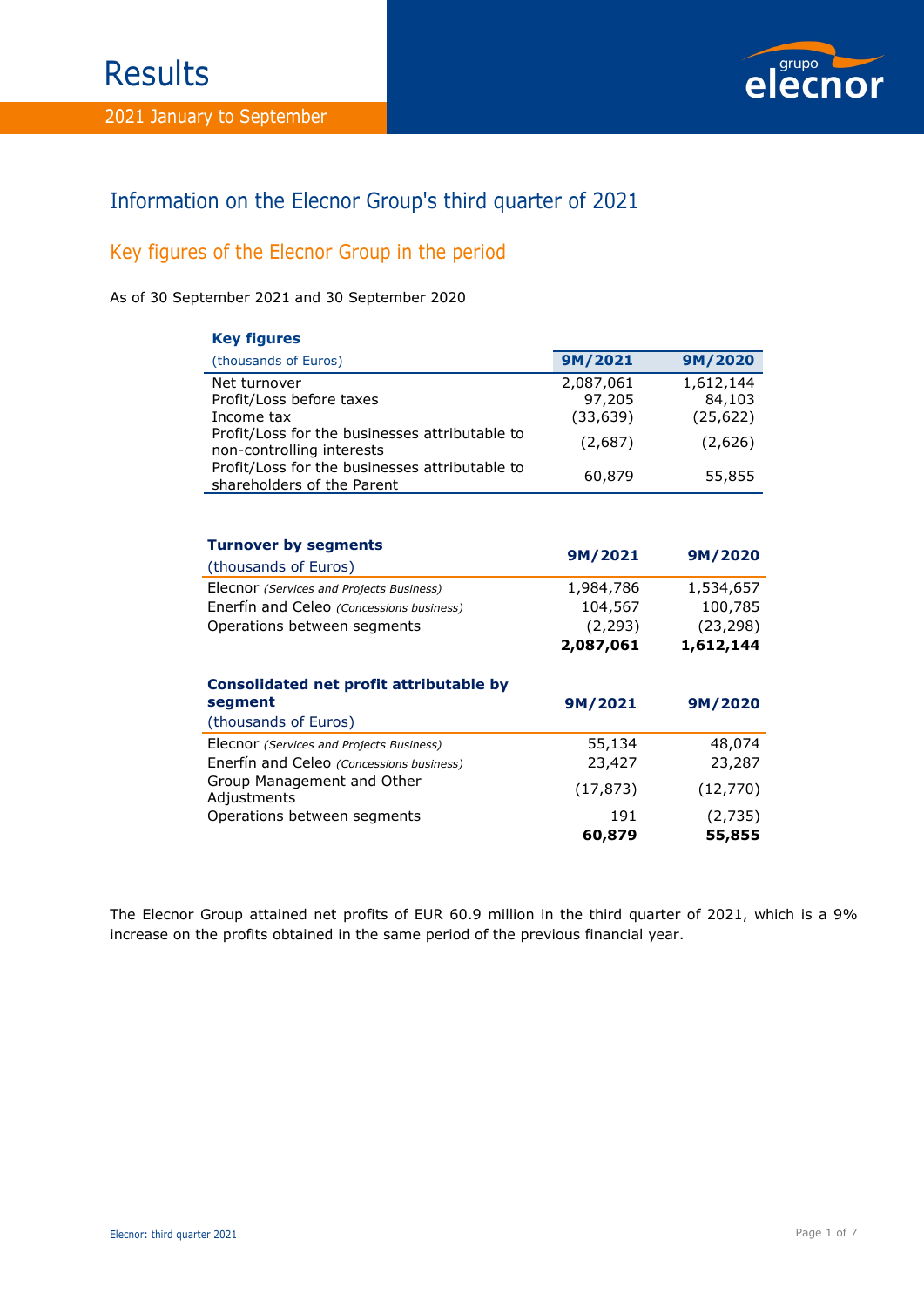



As of 30 September 2021, Elecnor's consolidated sales amounted to **EUR 2,087.1 million** (EUR 1,612.1 million in the same period of the previous financial year), i.e. up 29.5% with respect to the third quarter of 2020. Both the domestic market (which represents 47% of the total) and the international market (which makes up 53%) experienced significant positive growth (19% and 41% respectively).



# Services and Projects business

| (thousands of Euros)                 | <b>30 September</b><br>2021 | <b>30 September</b><br>2020 |
|--------------------------------------|-----------------------------|-----------------------------|
| Turnover                             | 1,984,786                   | 1,534,657                   |
| Attributable consolidated net profit | 55,134                      | 48,074                      |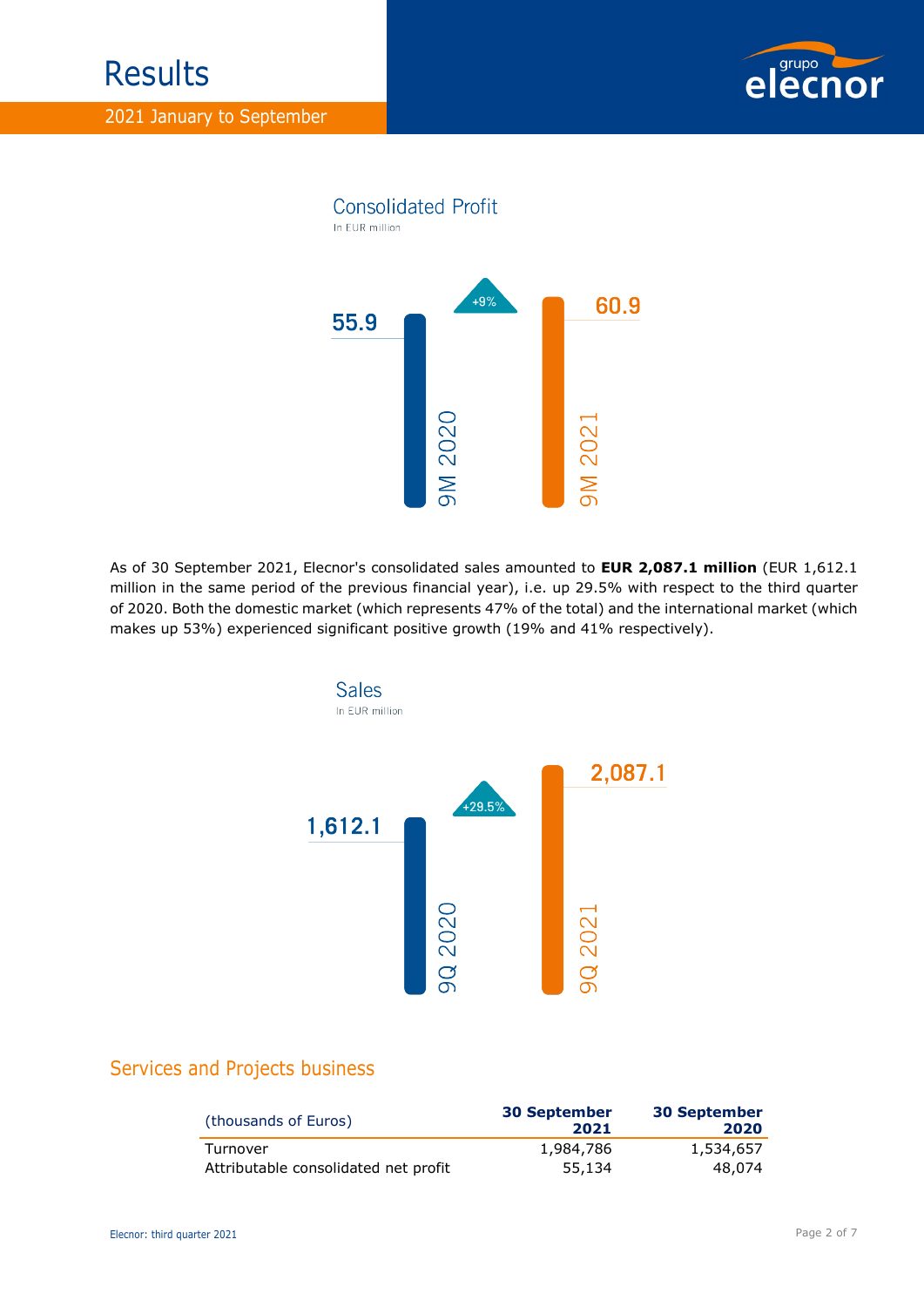## 2021 January to September



This business, which the Group develops via its subsidiary Elecnor Servicios y Proyectos and that company's affiliates, has grown sharply in the period.

In the **domestic market**, activity continued to grow on the back of the services developed for the energy, telecommunications, water, gas and transportation sectors, where it provides an essential service for all utilities. In addition, during this period, wind farm and solar PV farm construction work contributed to both the turnover and profit/loss of the Group.

In the **international market**, the positive performance is mainly due to the construction of electricity transmission lines in Brazil and Chile, and also to US subsidiaries (Hawkeye and Belco) and to the major projects in Australia developed over the course of the financial year. The construction of wind farms in Colombia, solar PV farms in the Dominican Republic and Panama, hydroelectric plants in Cameroon and Angola, substations in Guinea, D.R. Congo and Cameroon, and a biomass project in Belgium, among many others, also contributed to the Group's turnover. It is worthy to note that this increase in activity has contributed to the absorption of the costs for the launch of new activities and the expansion to new areas in Italy and the United Kingdom, countries in which the Group has been operating for years with positive results.

## Concessions Business

| (thousands of Euros)                 | <b>30 September</b><br>2021 | <b>30 September</b><br>2020 |
|--------------------------------------|-----------------------------|-----------------------------|
| Turnover                             | 104,567                     | 100,785                     |
| Attributable consolidated net profit | 23,427                      | 23,287                      |

This business, which Elecnor develops via its subsidiary Enerfín and its investee Celeo, and both companies' affiliates, has performed strongly in the period.

Enerfín participates in 1,469 MW of renewable energy in operation in Spain, Brazil, Canada, Australia and Colombia, and continues to pursue strong developmental activity to ensure its growth.

Enerfín benefited from the commissioning of the San Fernando complex in north-east Brazil early this year and the Cofrentes wind farm in Spain in April last year.

The new transitory measures implemented by the Spanish government to combat escalating energy prices could affect Enerfín, which is currently analysing the potential impact it might have to absorb at this time of regulatory uncertainty. In any event, the Group is confident that its price hedging policy, energy sale agreements and assets with regulatory revenues will help minimise that impact.

Celeo operates 6,877 km of electricity transmission lines in Chile and Brazil, and participates in 345 MW of renewable energy. Overall, it manages around EUR 4 billion of assets in operation.

The power transmission business continues to grow on the back of increased participation in lines in Brazil, as well as new concessions awarded in Chile and Peru.

As a singular operation, we highlight the acquisition of Colbún Transmisión, S.A.'s 29 operating transmission line assets (totalling 899 km, with 27 transmission substations located throughout Chile). This contract was awarded to Alfa Desarrollo, S.P.A. which is 20%-owned by Celeo Concesiones and 80% by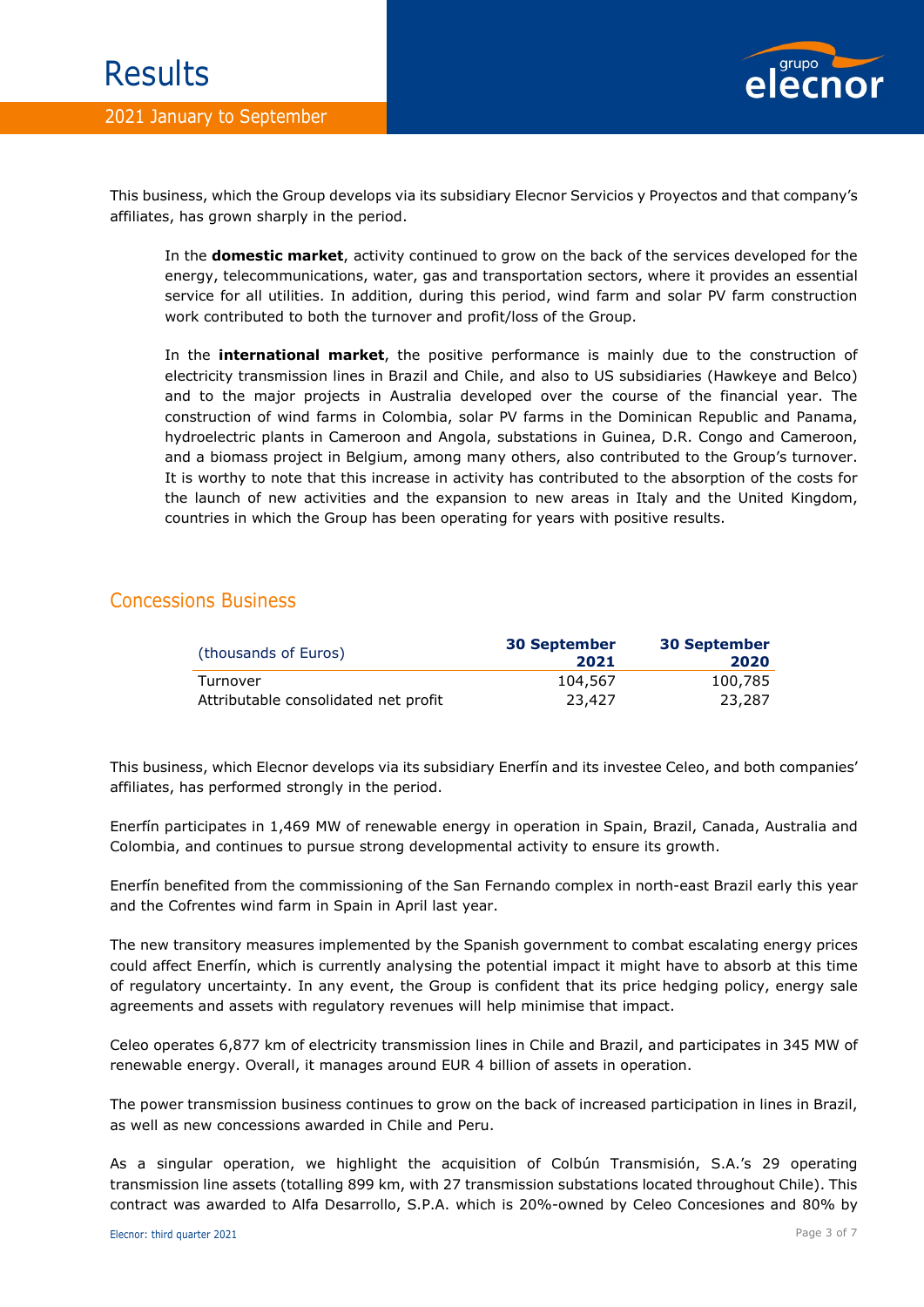

APG Asset Management N.V. This acquisition makes Celeo the second-largest player in the regulated transmission market in Chile. This transaction was financed through a USD 1.2 billion project bond issued in the New York market.

The Group continuously evaluates its operating expenses to reduce any discretionary expenses, applying policies of contention and control to the expenses on a recurring basis, in all companies of the Group.

# Production portfolio

The **portfolio of signed contracts** pending execution by 30 September 2021 and whose implementation is expected to take place over the next 12 months, **amounts to EUR 2,514 million** (EUR 2,273 million at the end of 2020). Of this portfolio figure, 76% relates to the international market, for an amount of EUR 1,901 million, and 24% to the domestic market, for an amount of EUR 612 million. The domestic portfolio comprises contracts for traditional services, as well as for wind and solar PV farms. The international portfolio is increasing in both European countries (Italy and the United Kingdom), where service-related activities are carried out, and in other countries (Australia, Chile and Brazil, mainly) where major wind farm, solar PV farm and power transmission projects have been contracted.



### **Backlog**

# **Sustainability**

Elecnor is the generator of change and well-being. It is therefore aware of the importance of its actions on people and the environment in which it undertakes its activities. Its purpose is to maximise positive impacts and minimise negative impacts on society and the environment, through responsible, ethical and transparent behaviour. This commitment is inherent in every aspect of its activities and business strategy, as well as in its relations with stakeholders.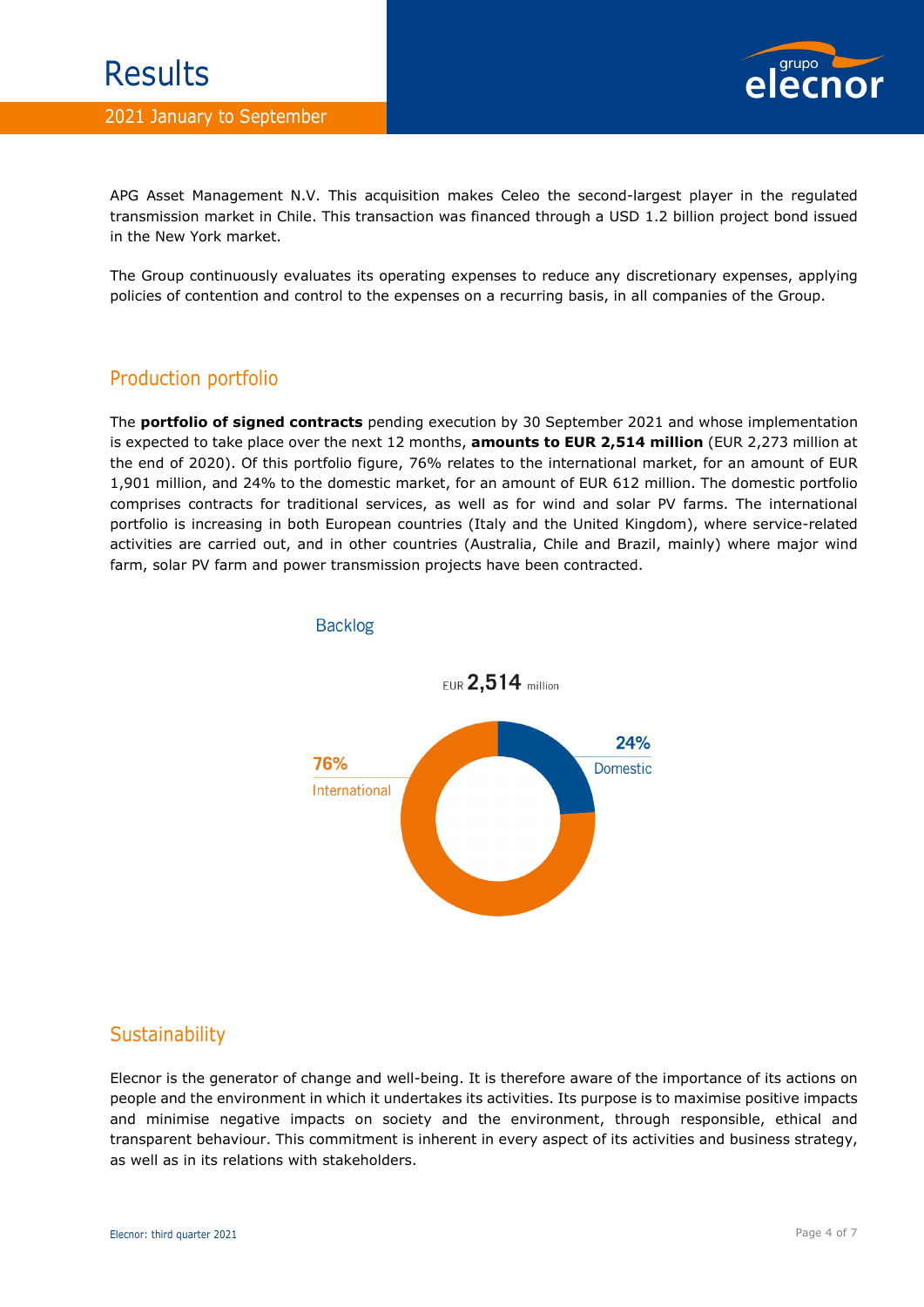

In line with ESG criteria (environmental, social and governance), the Elecnor Group contributes to global sustainability as follows:

#### **Focused on people**

- The prevention of occupational risks in the work centre
- Promotion of equality and diversity
- Inclusion of people at risk of social exclusion
- Increase of women in the workforce by 20% in 2020
- Women make up 30% of the staff in Structure

#### **Protecting the environment**

- Continuity of the 2030 Climate Change Strategy
- Incorporation of environmental considerations in decision-making processes regarding investments and the planning and execution of activities
- Promotion of renewable energy
- Development of activities in keeping with an internal Environmental Management and Energy Management System, certified in accordance with ISO 14001 and ISO 50001 Standards, respectively
- Reduction of GHG emissions by 24% as compared to 2014
- Highest score in the CDP international sustainability ratings, endorsing the company's leadership in the fight against climate change

#### **Commitment to society**

- Signatory Partner to the UN Global Compact
- Ally of the Sustainable Development Goals (SDG)
- Social action led by the Elecnor Foundation
- Dialogue with local communities
- Operational excellence

#### **Good governance**

- The highest ethical standards
- Zero tolerance for malpractice
- Reporting transparency
- Certification to UNE-ISO 37001 anti-bribery management system standard
- Certification to UNE 19601 criminal compliance management system standard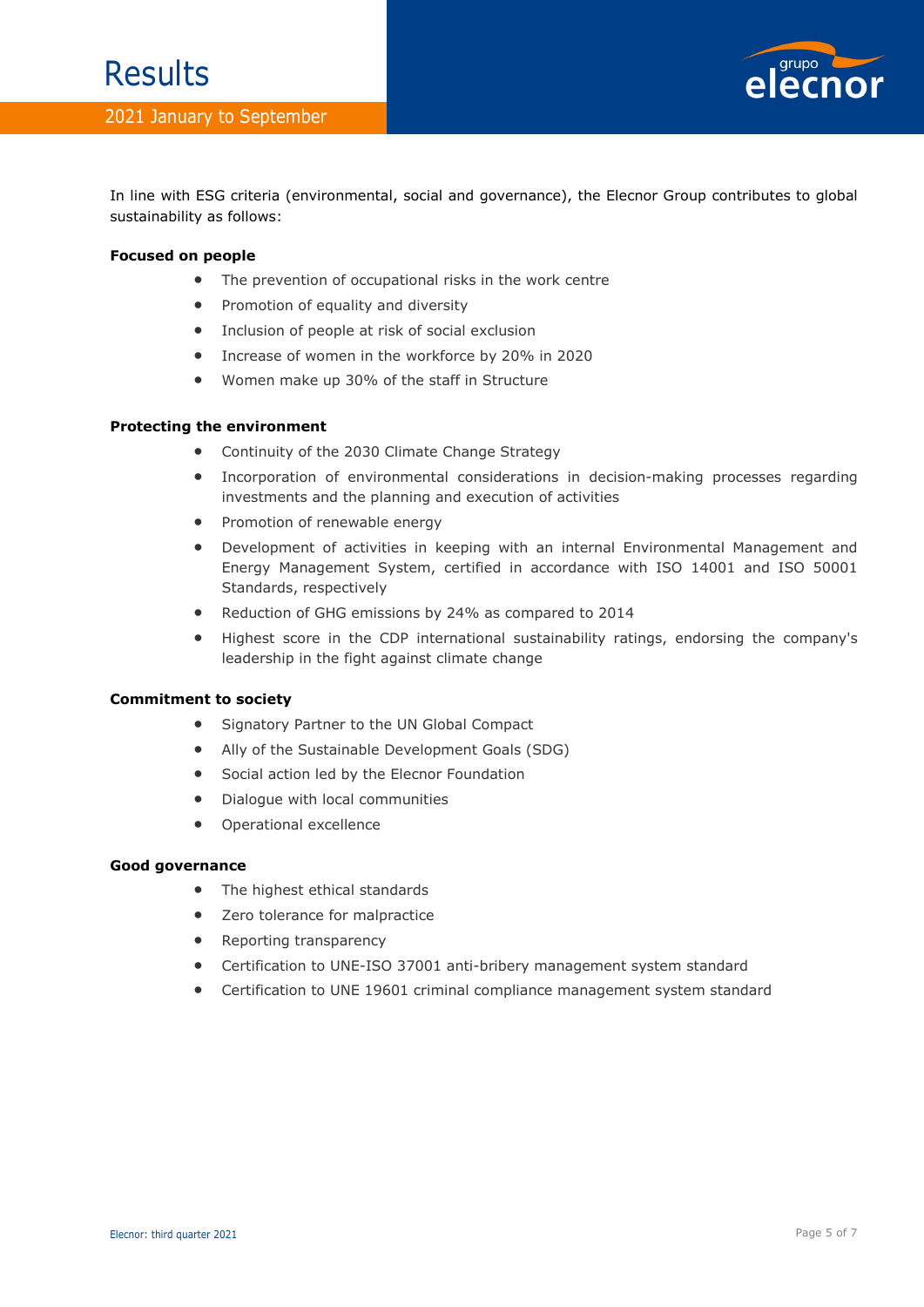

# Forecast for 2021

The Group, supported by its solid portfolio of contracts and by the geographical and activities diversification of the company, is confident that its businesses will surpass the figures of the previous financial year.

The Group's businesses continue to generate solid operating cash-flow, which reinforces its financial position, and continue their production activity by applying protocols developed to fight the spread of COVID-19 and to protect the health and safety of employees. It is also tracking all accounts receivable from customers and current ongoing production values with the aim of controlling credit risk.

# Change in the companies that make up the Group

In this period of 2021, the Board approved the joint project for the spin-off of Elecnor, S.A. to Elecnor Servicios y Proyectos, S.A.U. which was approved at the General Shareholders' Meeting held on 23 June this year. The transaction entails the spin-off of part of Elecnor's equity devoted to the services and projects business activity, comprising one economic unit acquired by universal succession by Elecnor Servicios y Proyectos. Insofar as Elecnor Servicios y Proyectos is fully owned by Elecnor, the spin-off took place in accordance with the provisions of sec. 49.1 of Spanish Law 3/2009, of 3 April, on structural modifications of commercial enterprises, by reference to sec. 73.1 of the same legal text.

The current Elecnor, S.A. continues to be the Group's listed parent company with the following organisational structure:



This spin-off process seeks the adaptation of the corporate structure of the Group to the organisational reality with which the Group has been working for several years. This new structure facilitates the management and coordination of the various activities and helps to give more visibility to businesses favouring the orderly growth of all of them. In any case, from an operational point of view, the Group continues operating in the same way.